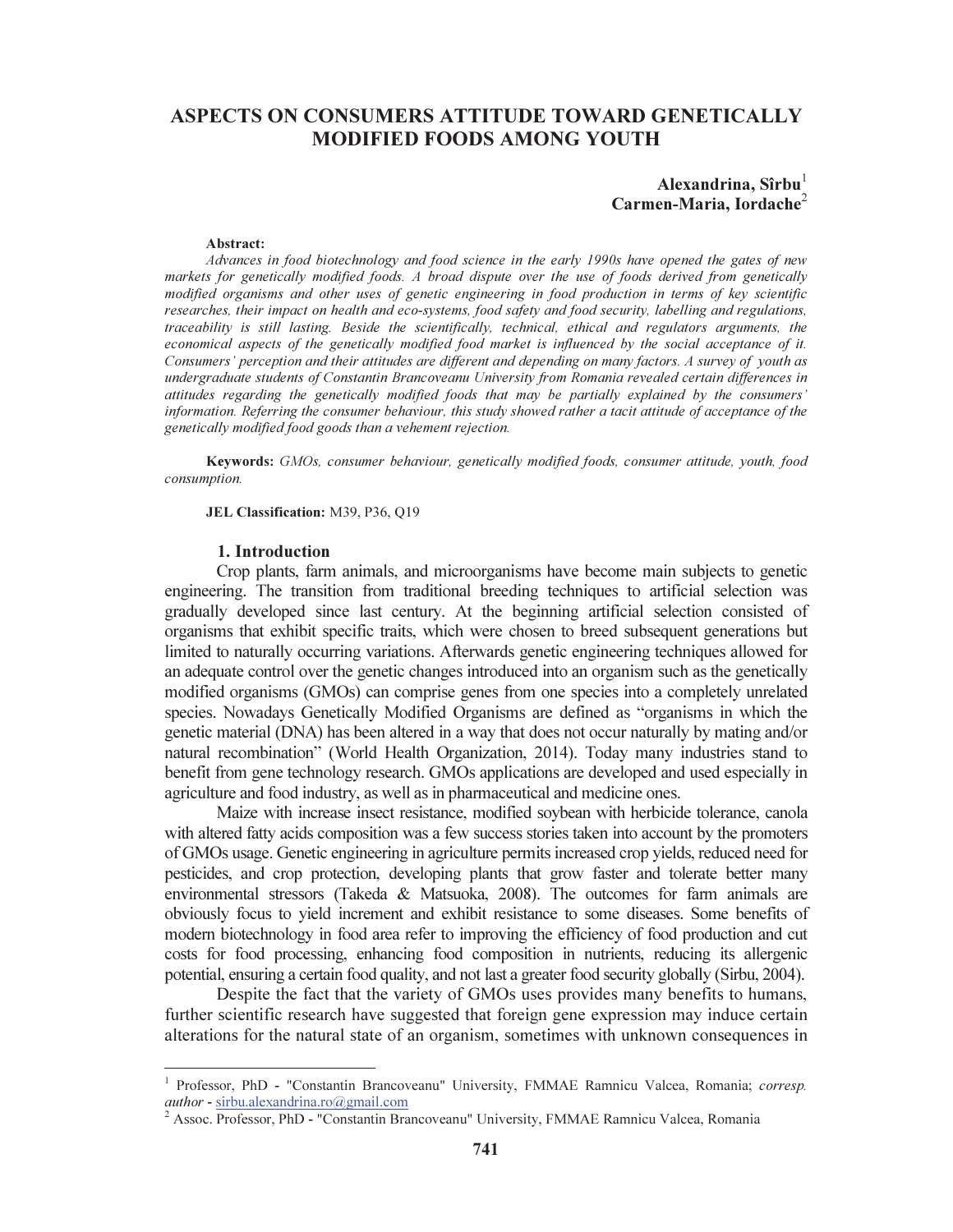terms of changing the organism's metabolism, growth rate etc. The concerns on risks surrounding the GMOs have appeared not only about genetically modified organism itself, but also related to possibility of exposure to new allergens or transfer of undesirable genes or changes of the natural environment in which that organism proliferates. Since 1970- 1980s the scientific controversies blew up towards rich argues on topics as food safety or environmental issues (Devos *et al.* 2008). Those arguments for and against GMOs using have been continued to public debates, and finally have pushed policy-makers to act. However, advances in food biotechnology and food science in the early 1990s have opened the gates of new markets for genetically modified foods as well.

The pathway governments have regulated GMOs or/and genetically modified foods varies as respects the capacity building and regulatory provisions. Regulations for genetically modified foods usually regulate GMOs as well, taking into account food safety assessment, consumer health, environmental risks, control and trade-related issues (Reg. EC no. 1829/2003; etc.). In view of keeping under control any unintended effects which could result from gene technology, specific systems have been set up for an appropriate evaluation of GMOs or genetically modified foods by using specific assessment tools and procedures. For example, Codex Alimentarius Commission (as joint FAO/WHO intergovernmental body) developed principles for the human health risk analysis of genetically modified foods since 2003.

A broad dispute over the use of foods derived from genetically modified organisms and other uses of genetic engineering in food production in terms of key scientific research, their impact on health and eco-systems, ethics, food safety and food security, cost/benefit evaluation, labelling and regulations, traceability is still lasting. Although many issues under debate on uses of biotechnology and the marketing of genetically modified foods are similar spread around the world, the consumers' behaviour related to GMOs acceptance differs from region to region or from a country to another. Beside the scientifically, technical, ethical and regulators arguments, the economical aspects of the genetically modified food market is influenced by the social acceptance of it.

Consumers have different attitudes to genetically modified foods often with societal, historical or religious connotations. Also variation in risk perception or interpretation about relative risks and benefits of GMOs exists among different countries, cultures and individuals within countries at different times and within various contexts (Frewer et al., 2004). For example, in comparison with United States, the European Union was known for its anti-GMO stance before 2010, but policies and attitudes in Europe have started to change afterwards (Benson, 2011). However, many European consumers still worry about potential risks of GMOs; reason for what the key words in their food demand are: green, safe, health & wellness products (Euromonitor, 2013).

Consumers' perception and their attitudes are different but depending on many factors. A lot of works has tried to explain how consumers form their attitudes and make decisions with regard to genetically modified foods. It seems that the general attitudes and values towards nature and technology have influenced the perceived risks and benefits of the modern biotechnology, and finally affected their purchase decisions (Bredahl, 2001; Frewer et al., 2004). Also risk perceptions and risk preferences were found to be significant determinants of acceptance of genetically modified foods, which has important implications for explaining consumer behaviour (Lusk & Coble, 2005). It was outlined that education and communication may influence risk perceptions, too. For example, some authors (Grimsrud et al, 2004; Huffman et al, 2007) reported that self-reported knowledge about biotechnology increases willingness to accept for genetically modified foods, whilst higher levels of formal education decrease the acceptance for these genetically modified foods. Also, psycho-social and cultural factors affecting the perceived risk of genetically modified foods have been assessed, and implications of cultural theory for risk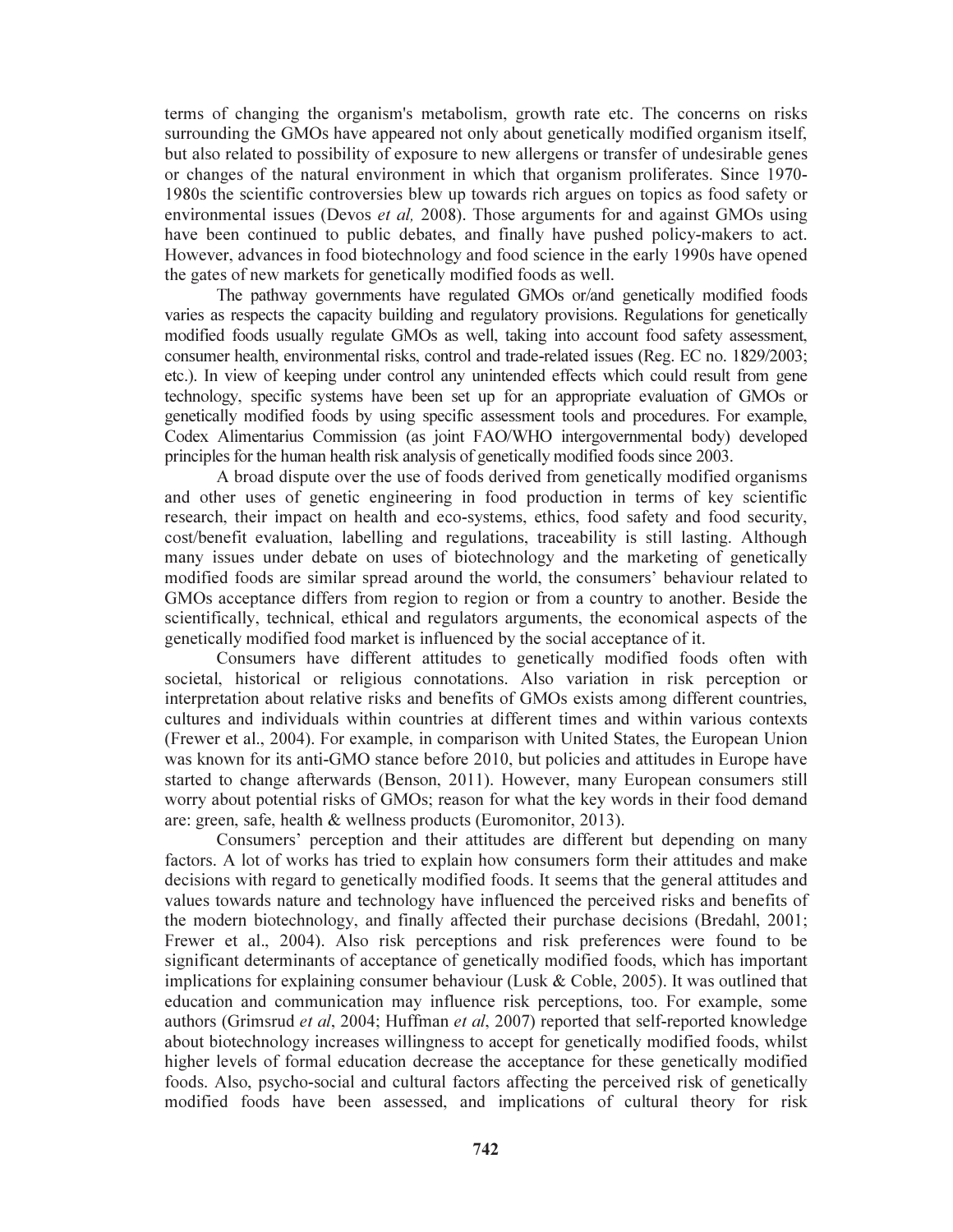communication and decision making about genetically modified food were highlighted into scientific literature (Finucane & Holup, 2005).

The aim of this investigation based on survey of undergraduate students is to give insight into the behaviour of younger Romanian consumers as respects their attitudes toward genetically modified foods.

### 2. Methodology

An in-depth survey was assayed based on questionnaire and interview. Data was collected from sample of 62 Romanian students from an undergraduate economic course at Faculty of Management Marketing in Economic Affairs in frame of Constantin Brancoveanu University.

The survey has followed a classical marketing scheme according to an interview face-to-face. The questionnaire consists of a number of questions related to genetically modified foods: general information, prior beliefs on assessment of potential risks, range of foodstuffs, goods labelling, and reasons for purchasing. Data analysis was performed by Statistical Package for the Social Sciences (SPSS 11.0) for Windows.

The consumers' structure yielded from sample collection is introduced in table 1. Overall the sample is not representative for general population in neither Romania nor Ramnicu Valcea area, but the purpose of our study is different, namely it addressed to youth with a higher potential to be more educated consumers (as focus group).

| Table 1. Descriptive statistics for the sample $(N = 62)$ . |                   |
|-------------------------------------------------------------|-------------------|
| <b>Variables</b>                                            | Frequency $(\% )$ |
| Gender                                                      |                   |
| Female                                                      | 44 (70.97)        |
| Male                                                        | 18(29.03)         |
| Urbanization                                                |                   |
| Urban (towns: Ramnicu Valcea, Dragasani, Horezu)            | 26(41.94)         |
| Rural                                                       | 36(58.06)         |
| Age                                                         |                   |
| Less than 20 years old                                      | 40 (64.52)        |
| Between 20 and 25 years old                                 | 14 (22.58)        |
| Above 25 years old                                          | 8 (12.90)         |

Table 1. Descriptive statistics for the sample  $(N = 62)$ .

Descriptive statistics for the sample shows a higher percept of females. Although the gender seems to be unbalanced, that is obvious in terms of higher amount of women students who effectively attend the university courses. The ratio between rural and urban residence is also justified based on population structure at county level. As depicted in table 1, above 64% is youth less than 20 years old, because the survey was made on firstyear students in university. Because they are students we did not take into account the following variables: incomes and educational level. However, during interview running we found out that 4 students have already completed other higher education.

#### 3. Results and discussion

This sample presents an appropriate means of comparing differences in attitudes among younger consumers with regard to genetically modified foods.

The very first question in the survey specifically related to basic knowledge about genetically modified foods was: "Do you known what genetically modified food is?". After analyzing the responses received we observed that most subjects knew what genetically modified foods are, consumer information being achieved mainly through audio visual sources. As is shown in figure 1, the awareness of genetically modified foods by consumers is indicated at a high level of 87.10% whilst remain percent was not aware at all.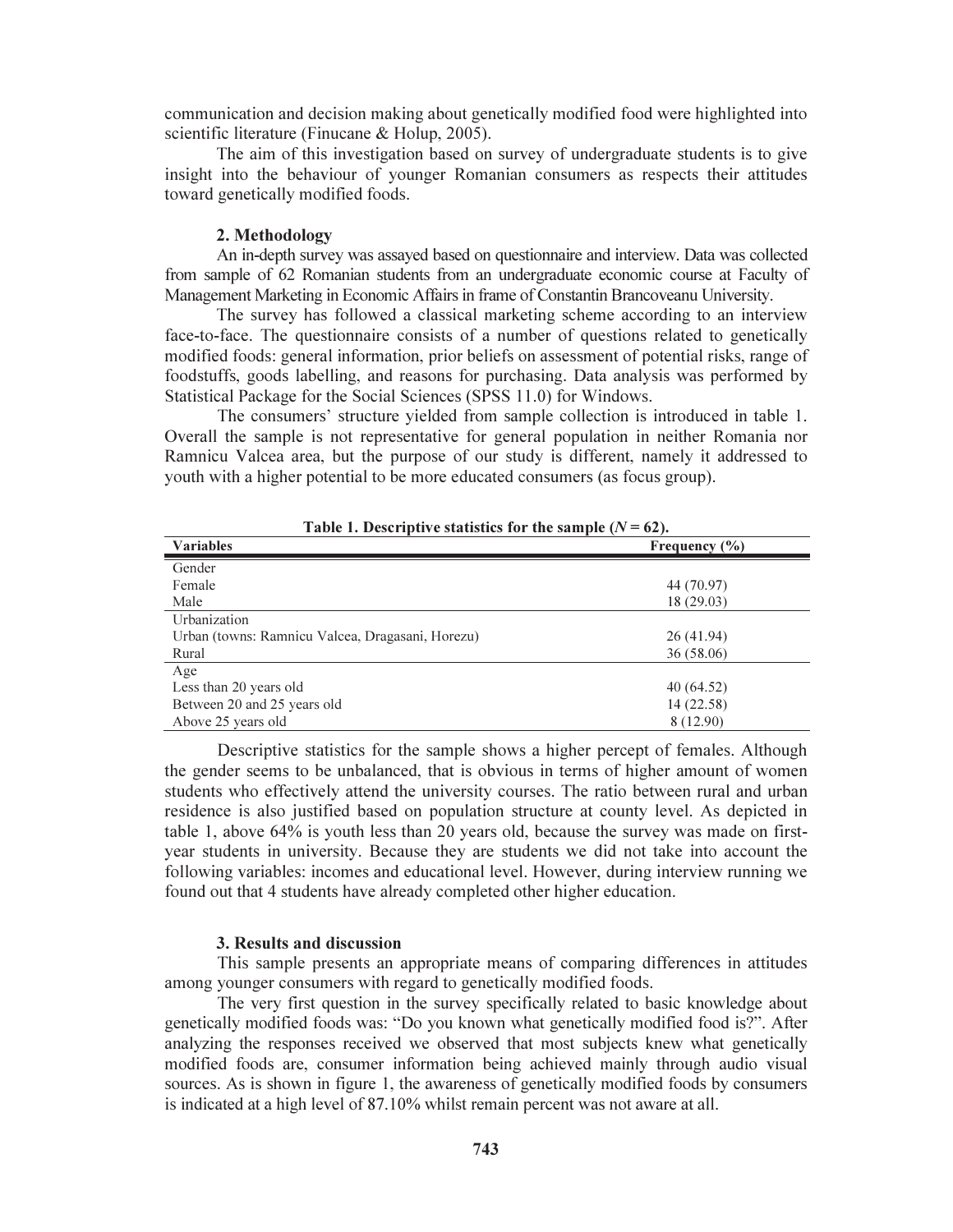

Figure 1. Awareness of genetically modified food by consumers

If we compare the results with previous ones of Sirbu (2004b) it seems in last decade the awareness of genetically modified food by students as consumers increased with a rate of approximate 28%, outcomes explained part by a facile access to information and on the other hand quantitative increment of younger students than 20 years old (at Constantin Brancoveanu University – Ramnicu Valcea), that means a segment of younger population with a general behaviour more oriented to communication.

At the questions "Do you eat genetically modified food?" and "Do you buy genetically modified food?" the aggregate answer showed that food consumption structure reflects their awareness as a whole. Only 9.67% is percentage of those who answered negatively to these questions. However, data analysis underlined a particular fact. Although there was registered self-reported knowledge, the respondents were not strongly positive on accurateness of their prior information as respects genetically modified foods. Therefore, approximate half of subjects from studied sample (percent of 48.39%) mentioned "I do not know". This attitude is more related to traceability and communication rather than willingness to accept for genetically modified foods.

When they were asked about purchasing intent for genetically modified food goods only for reason that these food commodities are cheaper with 20 to 40%, the majority held a negative answer. Only 9.68% of subjects strongly agreed that they watched on money value. Evaluative responses may express a very positive attraction for food commodity itself beyond price based on public perception that is apart of ranges of conventional foodstuffs goods.

According to the cross tabulation analysis results the relatively high concern about range of food goods related to their origins or specific qualitative features is a function of the age. In this case the attitude of students is due to perception of risks and information rather than money. The fact was proved by assessment of answers received to another question, namely: "Generally, are you concerned about provenience of foodstuffs?" (see figure 2).

By assessing of association between demographic variables (as gender and ages) and willingness to accept for genetically modified food in consumption, results indicated that male respondents are more reticent to these foodstuffs but then they admit as having less reliable knowledge on this topic, in general.

When students had to choose a few reasons why they eat or/and buy genetically modified foods a half of respondents admitted they did not know in a sufficient and reliable measure which are the risks and benefits related to these foodstuffs. Even so, many of subjects did not limited to this answer and had expressed their interest as a formed attitude towards health and/or environmental issues as well.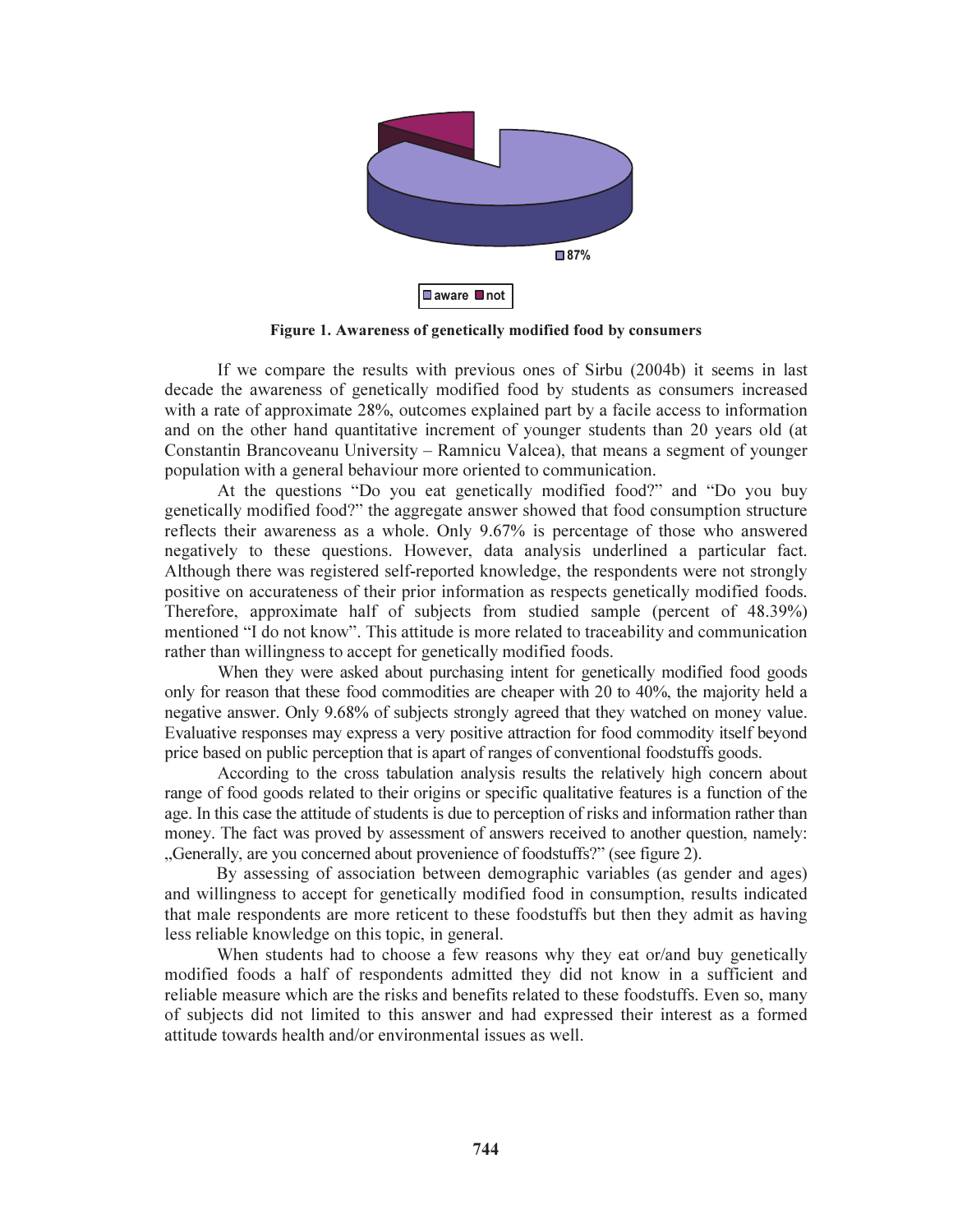

Figure 2. Concerns about origins of genetically modified food

The main reasons that influence the eating and/or buying decision for genetically modified (GM) foods are introduced in table 2. No matter which kind of own knowledge about genetically modified foods is done, however there is a trust related to food commodities regulation and labelling as meaning that 45.16% respondents are willing to accept for these foodstuffs only because they are labelled as so. Therefore the response of younger consumers to genetically modified foods labelling is significant and the youth has developed a positive attitude toward these goods just because the information is transparent and correct. Consequently, consumer beliefs about the acceptability of labelling food policies are very important in terms of acceptance of genetically modified foods. But that does not mean consumers can not have opinions or attitudes different from one genetically modified product to another or become more tolerant about genetic modification of agro-foods.

Regarding consumer behaviour, the subjects have supported subjective and vague attitudes towards a certain lifestyle associated with health, safety and environmental aspects. The consumer attitude and perceptions have been polarized between two main issues, but more important has been reflected by the interest on health aspects. As we mentioned previously, there is not a very in-depth understanding of scientific and technological background with regard to risk management and genetically modified foods. However, students' attitudes to health and environment items were broadly spread in terms of emotions and perceptions. If we refer to biotechnologies approach in food area and the meaning of "impact" our focus group has more a sceptical than ambivalent attitude towards genetically modified foods. But this kind of sensibility is not necessary a signalling an ongoing social request, but more a Romanian perception on impact dimension related to notion of risks taken in it.

| <b>Table 2. Descriptive statistics</b>                                   |                   |  |
|--------------------------------------------------------------------------|-------------------|--|
| Reasons that influence the eating and/or buying decision for genetically | Frequency $(\% )$ |  |
| modified (GM) foods                                                      |                   |  |
| GM food is safety in consumption (food safety)                           | 6(5.0)            |  |
| I know the risks and benefits regarding GM food                          | 16(13.33)         |  |
| I do not know the risks and benefits regarding GM food                   | 32(26.67)         |  |
| GM food has impact on environment                                        | 12(10.0)          |  |
| GM food has impact on health (for long term)                             | 26(21.67)         |  |
| Goods are labelled appropriate as GM food                                | 28(23.33)         |  |

Although many respondents have expressed concerns about their health status towards genetically modified foods, proportion of those who agreed that they watched also to food safety is lower. The difference in reasons that influence the eating and/or buying decision for genetically modified foods between those who did or did not know the risks and benefits was significant.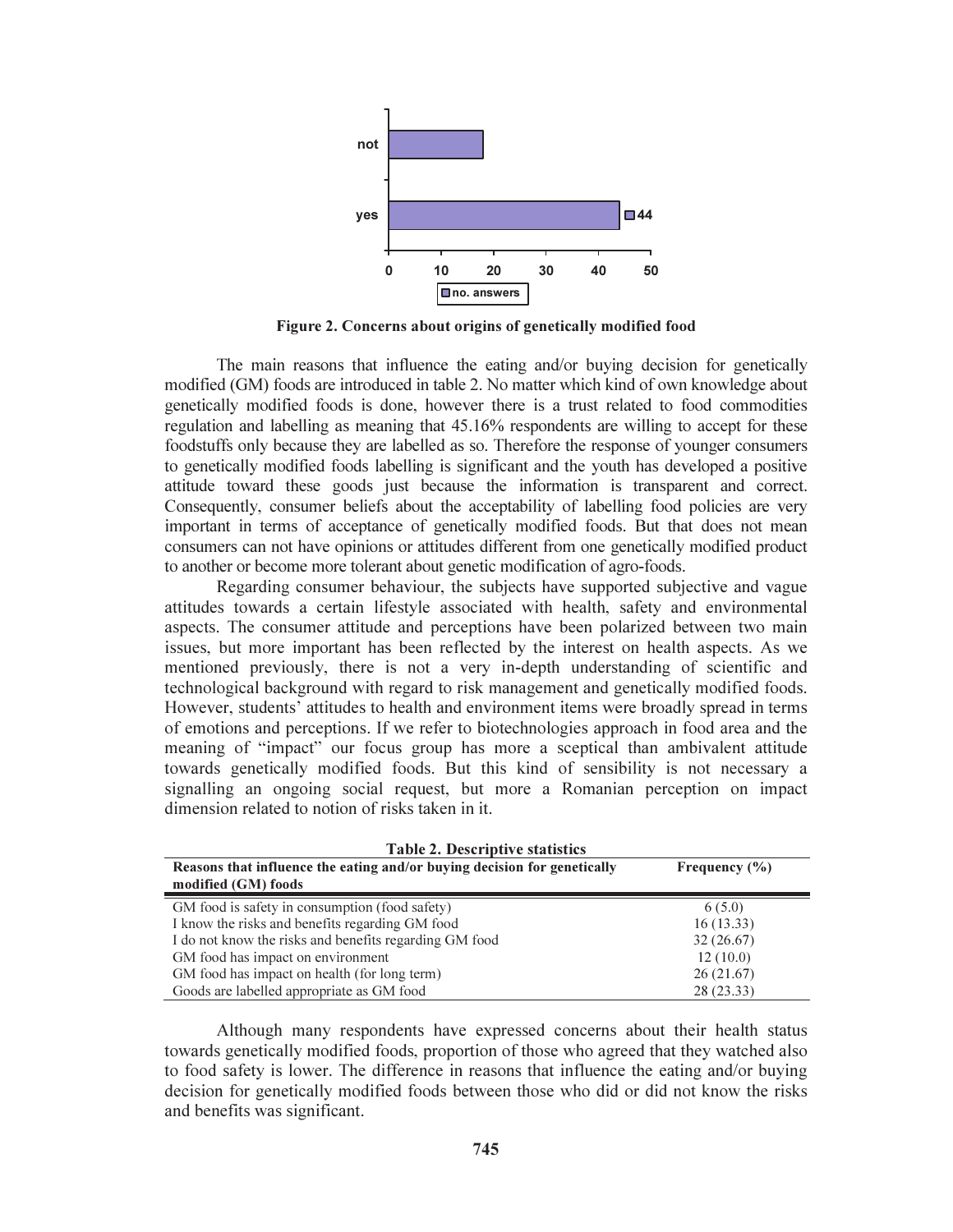When we asked about the range of genetically modified foods which the students have consumed intentionally or unintentionally, the following categories of products have been nominated:

| Categories of products                                | <b>Genetically modified foods</b>                                                  |
|-------------------------------------------------------|------------------------------------------------------------------------------------|
| food itself is a living organism genetically modified | tomatoes, pepper soybeans, potatoes, different fruits<br>(strawberry,), meat, fish |
| food contains a genetically modified living           | yogurt containing lactic acid bacteria, fermented                                  |
| organisms (GMO)                                       | cheese                                                                             |
| food contains isolated or treated products, from      | ketchup, bread, salami and other meat products,                                    |
| inactivated GMO                                       | mashed potatoes, jam, stewed fruit                                                 |

Table 3. Potential consumption of genetically modified foods

Obviously, range of genetically modified foods introduced in table 3 does not reflect actual consumption, but provides a few clues about perception of sample associated with identity and availability of these goods on market, as well as a certain willingness of acceptance in the diet. Also there are a very narrow proportion of respondents that have preferred to remain vague by giving answers such as "I am not sure" or "I do not know".

Frewer *et al* (2004) pointed out that trust in information sources involves increasing transparency in decision-making process. Moreover public trust is built in by a substantial effort made by all key stakeholders to direct resources towards increasing confidence. The scope of our investigation is not focus on this kind of empirical analysis, but the selection of information sources based on consumer perception of generic beliefs of trust has been taken into account. Consequently, the next question has arisen: "Which are most trustful information sources you used?" Information about genetically modified foods, risk assessment or other topics related were taken from audio visual sources, prints (in written press, newsletters, flyers,...), as formal education outcomes or retrieved from social groups (family, friends,...).



Figure 3. Distribution of information sources about genetically modified food

The distribution of information sources (see figure 3) has shown that the main spring for these kinds of topics is still audio visual followed by an increased contribution of belonging group in which knowledge transfer is shared face-to-face or by using different devices (on-line, wireless,...).

### 4. Conclusion

A survey of youth as undergraduate students from Constantin Brancoveanu University from Valcea - Romania revealed certain differences in attitudes towards genetically modified foods that may be partially explained by the consumers' information. Although most participants in the survey have demonstrated an awareness of genetically modified foods, they agreed that were conscious about reliability of information sources, especially of audio visual ones. But then labelling is an important source of information in the market which developed a